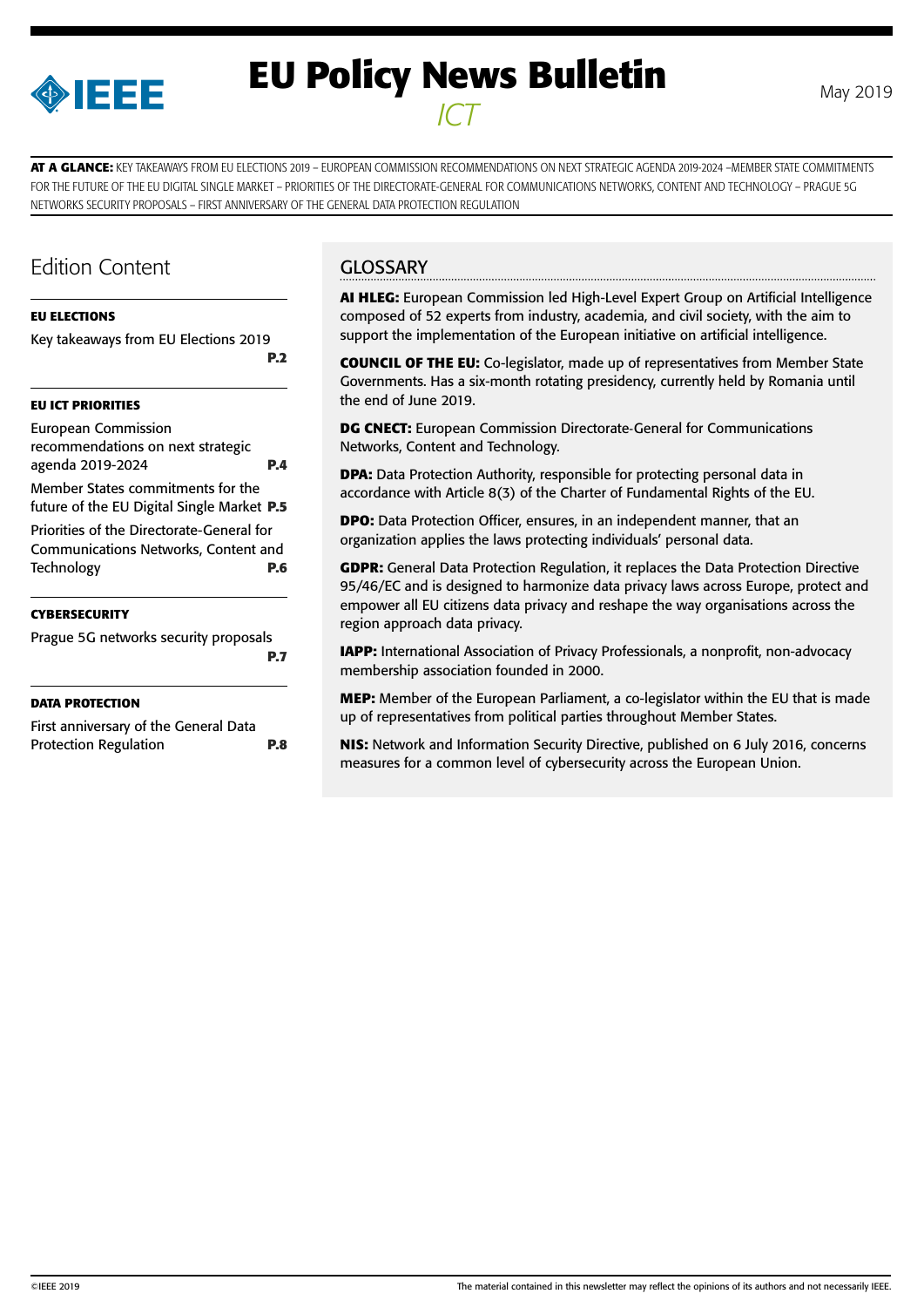# <span id="page-1-0"></span>**EU ELECTIONS**

Key takeaways from EU Elections 2019 **P.2**

# **[EU ICT PRIORITIES](#page-3-0)**

[European Commission](#page-3-0)  [recommendations on next strategic](#page-3-0)  [agenda 2019-2024](#page-3-0) **P.4** [Member States commitments for the](#page-4-0)  [future of the EU Digital Single Market](#page-4-0) **P.5**

[Priorities of the Directorate-General for](#page-5-0)  [Communications Networks, Content and](#page-5-0)  [Technology](#page-5-0) **P.6**

### **[CYBERSECURITY](#page-6-0)**

[Prague 5G networks security proposals](#page-6-0) **[P.7](#page-6-0)**

# **[DATA PROTECTION](#page-7-0)**

[First anniversary of the General Data](#page-7-0)  [Protection Regulation](#page-7-0) **P.8**

# EU ELECTIONS

# **Key takeaways from EU Elections 2019**



©Shutterstock

On 23-26 May 2019 European citizens elected a new European Parliament, which will be co-legislating along with the Council of the EU the next five years. The first conclusions arising from the last elections are the following:

### **1. Voter turnout rises for first time ever in EU Elections**

The EU28 turnout passed by little the 50% mark, which is an 8% increase from 2014. Since 1979 turnout has been steadily dropping, going from almost 62% in that year, down to a historic low of 42.6% in 2014. Widespread calls to get out the vote, echoed by many business leaders and EU policymakers, clearly worked and young voters in particular responded.

# **2. New reality to find majorities in the Parliament**

The two until now largest groups, the European People's Party (EPP) and the Progressive Alliance of Socialists and Democrats (S&D), fell below 50% for the first time (combined total of only 44%). This means that they will need to adapt to the new reality of trying to find a compromise with the Liberals and Greens to secure a majority and decide on top EU jobs and policies. Together they should command two-thirds of the Parliament and deliver the majority needed. Without the Greens, EPP/S&D/Liberals can only command 58%, which probably will not be enough to secure a comfortable majority.

Therefore, the candidate for Commission President will need to take into account the respective Green and Liberal manifestos. Climate action, fair taxation, a more assertive trade policy (i.e. sign up to the Paris Climate Agreement) can be expected as key priorities.

### **3. Greens and Liberals gain momentum**

Green gains in Germany and France saw the Group reach 70 seats and they will look to influence the EU's future priorities and demand positions of influence. Meanwhile, the new centre Liberal Group, composed by the Alliance of Liberals and Democrats for Europe (ALDE) and other liberal parties such as the French Renaissance or the Romanian USR+ is an untested coalition of newcomers. There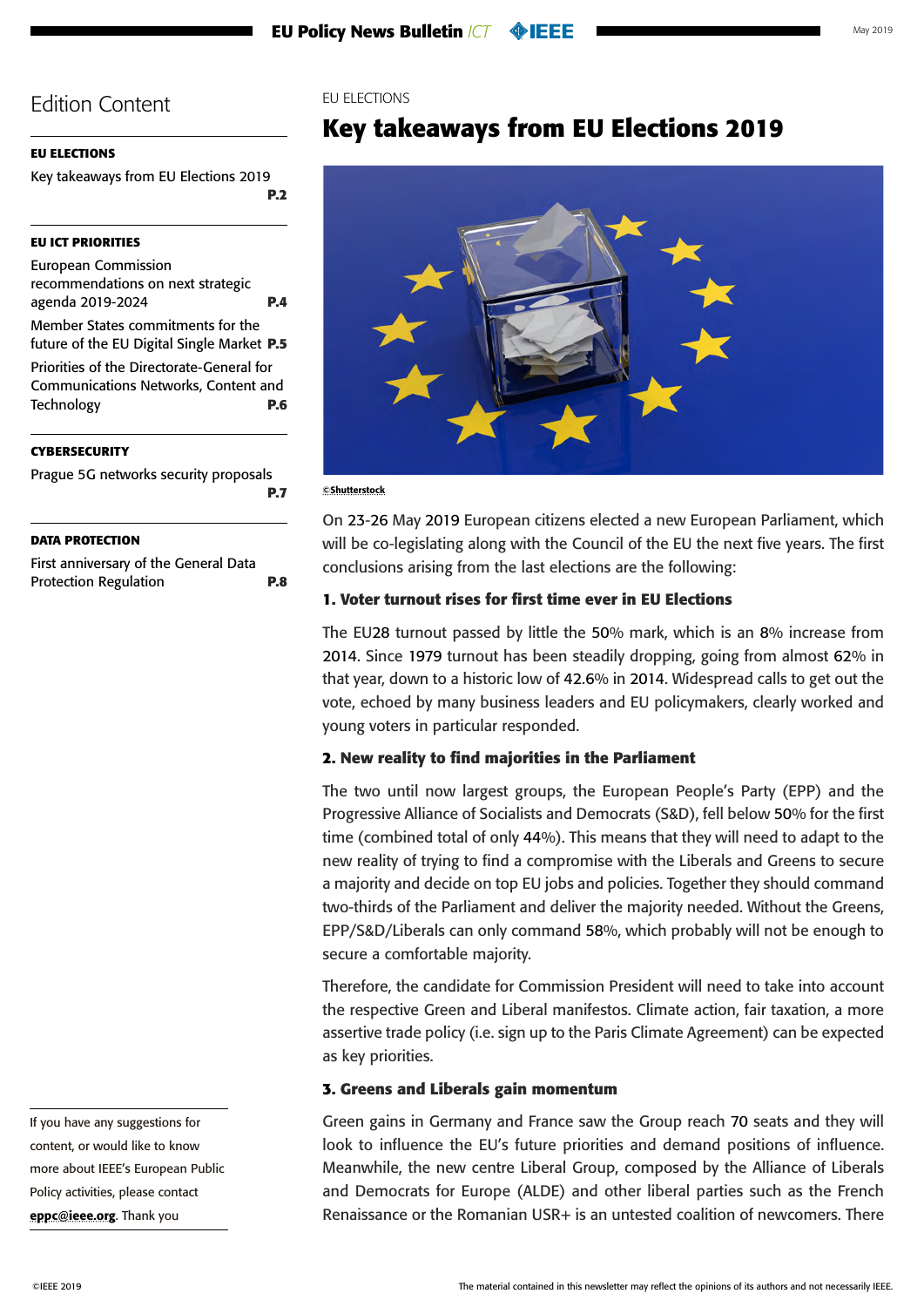### **[EU ELECTIONS](#page-1-0)**

[Key takeaways from EU Elections 2019](#page-1-0)

**[P.2](#page-1-0)**

### **[EU ICT PRIORITIES](#page-3-0)**

[European Commission](#page-3-0)  [recommendations on next strategic](#page-3-0)  [agenda 2019-2024](#page-3-0) **P.4**

[Member States commitments for the](#page-4-0)  [future of the EU Digital Single Market](#page-4-0) **P.5**

[Priorities of the Directorate-General for](#page-5-0)  [Communications Networks, Content and](#page-5-0)  [Technology](#page-5-0) **P.6**

#### **[CYBERSECURITY](#page-6-0)**

[Prague 5G networks security proposals](#page-6-0) **[P.7](#page-6-0)**

#### **[DATA PROTECTION](#page-7-0)**

[First anniversary of the General Data](#page-7-0)  [Protection Regulation](#page-7-0) **P.8** will be internal talks ahead to ensure that their new strength – passing the symbolic 100 seat mark- is not diluted by internal disputes. However, they will no longer accept being side-lined and will expect, as the Greens, positions and influence to match their increased numbers.

### **4. Eurosceptics do well but no breakthrough**

As expected, Eurosceptics saw remarkable results in France and Italy, with Rassemblement National recording a victory over Renaissance (even though they actually lost a seat) and Lega Norte dominating in Italy. Poor results in Germany, Denmark, Netherlands and Spain will have reduced any thoughts of a major breakthrough of an Eurosceptic super group. This will mean that their influence on the day-to-day operation of the Parliament and its committees will remain limited.

# **5. Brexit on the EU's future agenda?**

The combination of 29 Brexit Party MEPs and an expected more hard line UK Prime Minister will concentrate the minds of EU leaders on how they can possibly avoid the UK situation negatively influencing the EU's future agenda. In case the UK leaves at the end of October 2019 as planned, the Parliament will revert to its revised size of 705 MEPs.

In terms of next steps, Parliament's group leaders will meet in the coming days to demand negotiations with Donald Tusk to ensure EU leaders take account of the results ahead with the Commission nomination process. The European Council is expected to agree a nomination by its next meeting on 20-21 June 2019.

**(Source: Interel)**

content, or would like to know

more about IEEE's European Public

Policy activities, please contact

[eppc@ieee.org](mailto:eppc%40ieee.org?subject=). Thank you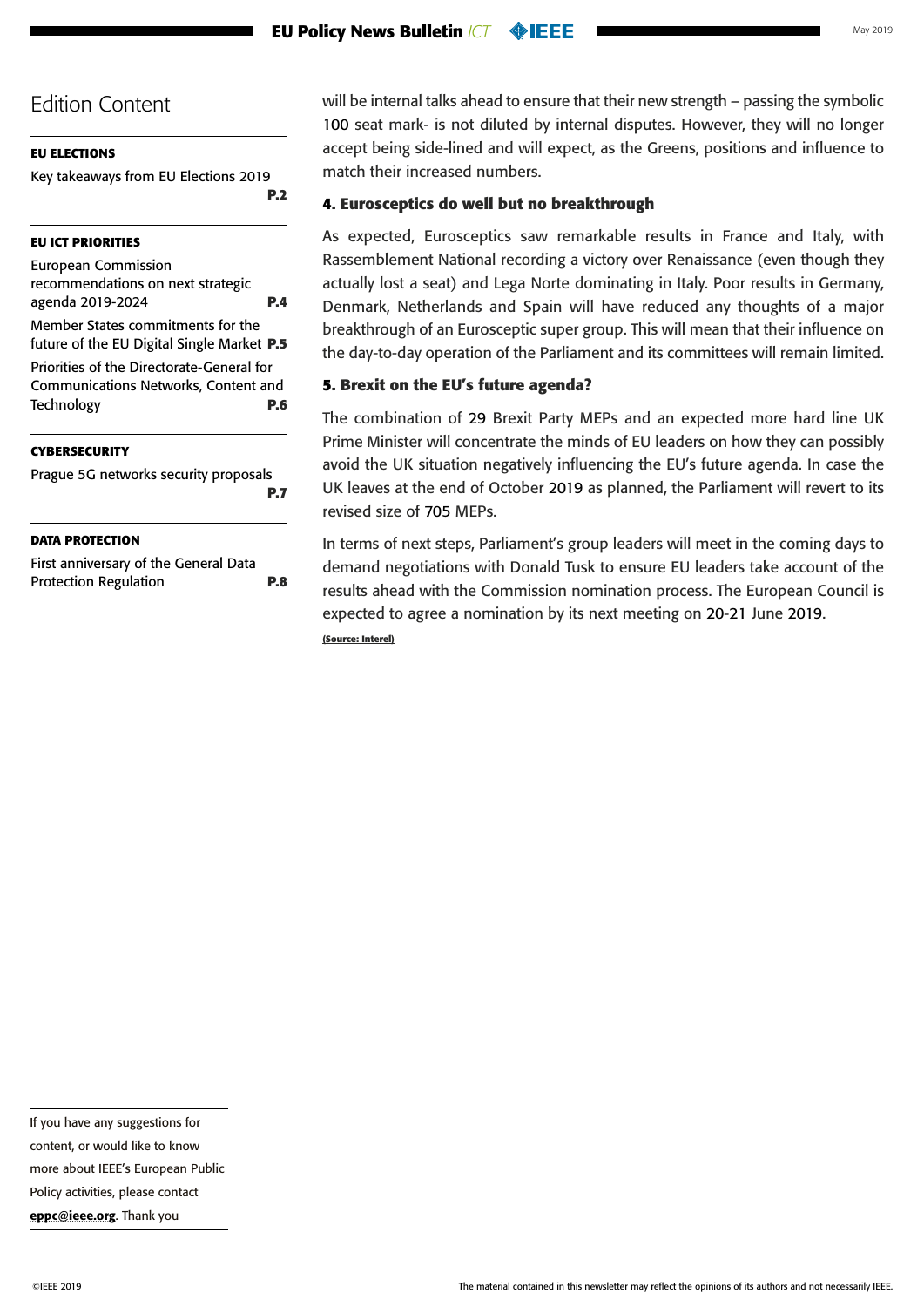### <span id="page-3-0"></span>**[EU ELECTIONS](#page-1-0)**

[Key takeaways from EU Elections 2019](#page-1-0)

### **EU ICT PRIORITIES**

European Commission recommendations on next strategic agenda 2019-2024 **P.4** [Member States commitments for the](#page-4-0)  [future of the EU Digital Single Market](#page-4-0) **P.5**

[Priorities of the Directorate-General for](#page-5-0)  [Communications Networks, Content and](#page-5-0)  [Technology](#page-5-0) **P.6**

#### **[CYBERSECURITY](#page-6-0)**

[Prague 5G networks security proposals](#page-6-0) **[P.7](#page-6-0)**

#### **[DATA PROTECTION](#page-7-0)**

[First anniversary of the General Data](#page-7-0)  [Protection Regulation](#page-7-0) **P.8**

### EU ICT PRIORITIES

**[P.2](#page-1-0)**

# **European Commission recommendations on next strategic agenda 2019-2024**



#### ©Shutterstock

Ahead of the European Council in Sibiu, Romania, on 9 May 2019, the Commission published a document titled 'Europe in May 2019: Preparing for a more united, [stronger and more democratic Union in an increasingly uncertain world](http://mmail.dods.co.uk/wf/click?upn=ylTnCxh9zvUxpjPh46TRxGCZeHhjA800XZtH4Hg5PR2noF8KxcNGR2B8227vKXxSFUbmhBXRWtgBf-2FA1PJ6ft32xWkeFHH5-2F9QbWx7byCYlGOoxyDAIFcaLXh3JIYA7AVYlA5KpZL0WBzWTc7eoA4vsRZo9xyr0VR1-2B9qXmy40izepLKRxjwykOZVMsNUEMxJ8rTi77QTPMRc0QClvJ-2FGA-3D-3D_lfI-2FGfYV0Yl6eOeO0IPcvA6c-2FMeg-2Br-2B0wh5KS8q78Stoq5AOCsygq3CImiI6UnDb85RCAZhMKyS4373b7a5Tz0eU1e0YWuABqqMkCynDJLdBAKSFR9WtEhw4bgnweCEQKDWZkjVL0M6Y3sDhIsCmS0ozrFil-2B4lndrOwTjuX7HD5SIgTQR4kx5yNXk7MWpT-2FZYlV33kCz2UcaksfZHjRxuDmJNqY31eKTCIGI-2FlRIxA-3D)' listing a series of recommendations on what could be the next Commission policy priorities.

The Commission recommends implementing a modern industrial policy to achieve a competitive Europe. Therefore, it calls for new powers to ensure fair competition and respond to the challenges of non-EU companies receiving state support, by saying that "the EU should develop new tools to address the distortive effects of foreign state ownership and support." The document adds that "we should be ready to take immediate action if internal or external competitors distort the level playing field."

Besides the issue of unfair subsidies, the Commission says it is open to revising competition rules, as they should "stay up to date" in the digital age, especially because of the "increased dependence on data access across industrial sectors".

Moreover, the Commission reiterates its push for an EU digital tax, as it says that "we need a fair and modern taxation policy, adapted to the challenges of the digital economy and ensuring a level playing field for internet giants, on-line merchandise platforms and local businesses".

Finally, the Commission recommends that Europeans position themselves as global standard-setters, rather than standard-takers. It further issues a general recommendation to support the multilateral, rules-based global order, for instance through a reformed World Trade organisation, "adapted to the new realities of world trade".

If you have any suggestions for content, or would like to know more about IEEE's European Public Policy activities, please contact [eppc@ieee.org](mailto:eppc%40ieee.org?subject=). Thank you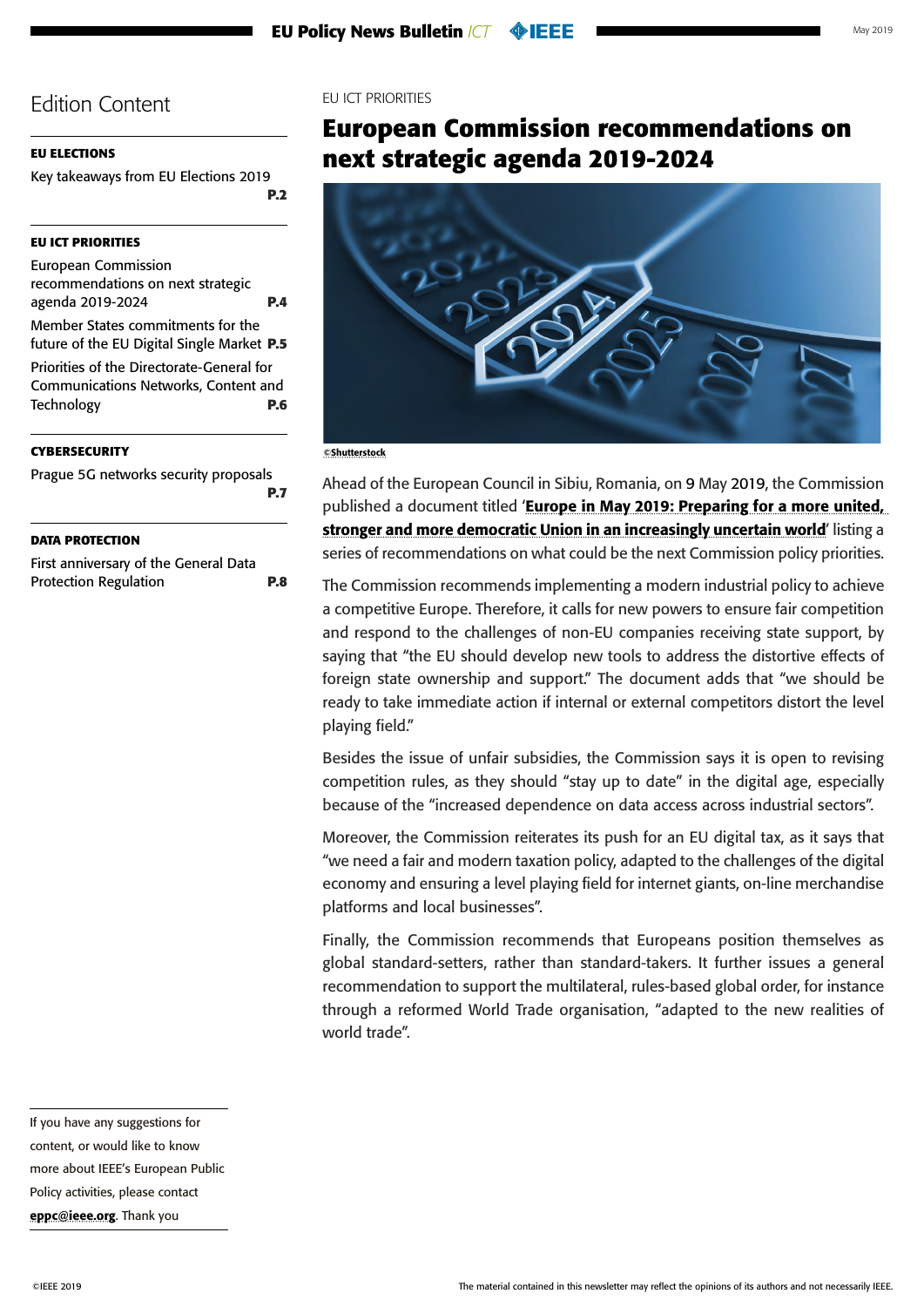# <span id="page-4-0"></span>**[EU ELECTIONS](#page-1-0)**

[Key takeaways from EU Elections 2019](#page-1-0) **[P.2](#page-1-0)**

# **[EU ICT PRIORITIES](#page-3-0)**

[European Commission](#page-3-0)  [recommendations on next strategic](#page-3-0)  [agenda 2019-2024](#page-3-0) **P.4**

Member States commitments for the future of the EU Digital Single Market **P.5**

[Priorities of the Directorate-General for](#page-5-0)  [Communications Networks, Content and](#page-5-0)  [Technology](#page-5-0) **P.6**

### **[CYBERSECURITY](#page-6-0)**

[Prague 5G networks security proposals](#page-6-0) **[P.7](#page-6-0)**

### **[DATA PROTECTION](#page-7-0)**

[First anniversary of the General Data](#page-7-0)  [Protection Regulation](#page-7-0) **P.8**  **(Source: European Commission)**

# **Member States commitments for the future of the EU Digital Single Market**

EU leaders met at Sibiu, Romania, at the beginning of May 2019 to agree on 10 broad commitments for Europe, before formally adopting the final agenda for the next five years in June 2019. On tech policy, **[discussions](https://www.consilium.europa.eu/media/39291/en_leaders-agenda-note-on-strategic-agenda-2019-2024-0519.pdf?utm_source=POLITICO.EU&utm_campaign=0a4582ec65-EMAIL_CAMPAIGN_2019_05_08_06_13&utm_medium=email&utm_term=0_10959edeb5-0a4582ec65-190351733)** focused on three key areas: the development of artificial intelligence; the promotion of access, sharing and use of data; and the robustness of connectivity. Additional topics on the agenda include hybrid threats, cybersecurity, disinformation and the security of strategic supply chains.

It is worth noting that digital policy appeared under the broader heading of "developing our economic base", suggesting a possible shift of the Digital Single Market rhetoric under the general Single Market topic.

This is further accentuated in a [non-paper](https://www.politico.eu/wp-content/uploads/2019/05/SKM_C45819050817130.pdf?utm_source=POLITICO.EU&utm_campaign=0a4582ec65-EMAIL_CAMPAIGN_2019_05_08_06_13&utm_medium=email&utm_term=0_10959edeb5-0a4582ec65-190351733) supported by 19 Member States on the future of the Digital Single Market. The first point raised in the document talks about a horizontal approach to the digital agenda, noting that "there is no longer a separate digital economy – the economy is digital.

Other priorities mentioned in the non-paper include the effective enforcement of competition law, as it should be ensured that competition rules are up to date in the age of online platforms, given that digital markets evolve very quickly and the effects of certain practices "can be significant and difficult to reverse". Therefore, competition rules must be re-examined to prevent platforms from anti-competitive behaviour.

Secondly, the document highlights that consumer policy should be fit for the digital age. Signing Member States believe the EU should work towards a higher level of harmonisation, given advances in the movement of goods and services across borders, and it ensure information obligations are fit for the age of smartphones and tablets, taking into account consumer behaviour.

Furthermore, it is mentioned that the EU should: avoid fragmentation of the Single Market; safeguard digital trust by implementing data ethics; introduce digital-bydefault and future-proof regulation; promote a European data economy; keep focussing on intelligent connectivity; cooperate in key enabling technologies; and develop digital skills.

It is clear that there is already significant pressure by Member States for a review of EU competition rules to bring them in line with the platform economy and address specific challenges arising from new business models. At the same time, the issue of data access, sharing and use is also a key point expected to feature heavily in discussions in the next policy cycle.

**(Source: European Council)**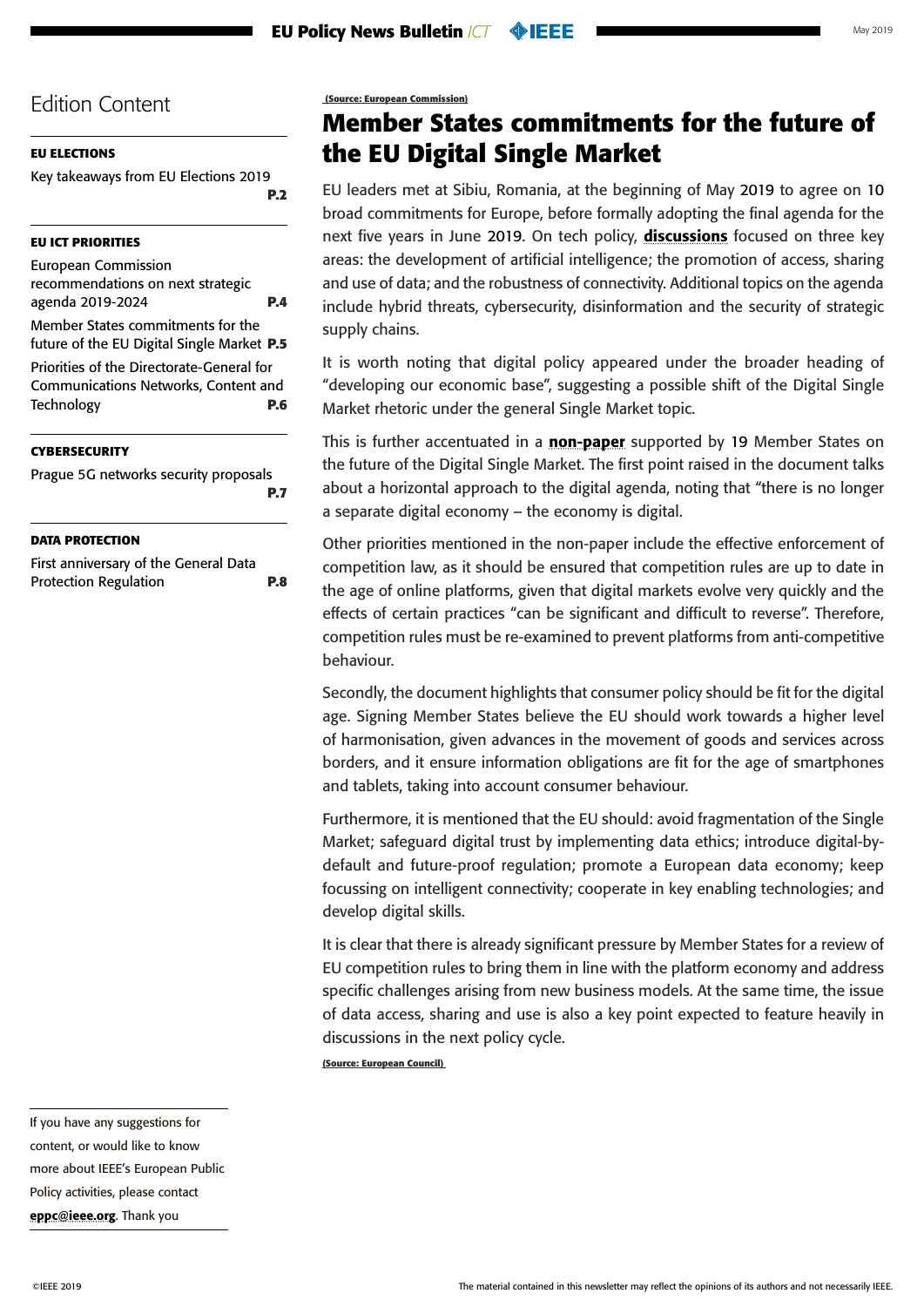#### <span id="page-5-0"></span>**[EU ELECTIONS](#page-1-0)**

[Key takeaways from EU Elections 2019](#page-1-0) **[P.2](#page-1-0)**

#### **[EU ICT PRIORITIES](#page-3-0)**

[European Commission](#page-3-0)  [recommendations on next strategic](#page-3-0)  [agenda 2019-2024](#page-3-0) **P.4** [Member States commitments for the](#page-4-0) 

[future of the EU Digital Single Market](#page-4-0) **P.5** Priorities of the Directorate-General for

Communications Networks, Content and Technology **P.6**

#### **[CYBERSECURITY](#page-6-0)**

[Prague 5G networks security proposals](#page-6-0) **[P.7](#page-6-0)**

#### **[DATA PROTECTION](#page-7-0)**

[First anniversary of the General Data](#page-7-0)  [Protection Regulation](#page-7-0) **P.8**

# **Priorities of the Directorate-General for Communications Networks, Content and Technology**



During a meeting of the American Chamber of Commerce to the EU, Digital Economy Committee, Mr Khalil Rouhana, Deputy Director General at the European Commission Directorate-General for Communications Networks, Content and Technology (DG CNECT), outlined the current and future priorities of the EU in the digital and technology area.

Regarding cybersecurity, work is ongoing on the proposal for a European Cybersecurity Industrial, Technology and Research Competence Centre and Network of National Coordination Centres, as well as on the roll out of first certification schemes envisaged in the Cybersecurity Act, covering 5G communication networks and cloud services. The report on the consistency of identification of essential services operators included in the Network and Information Security (NIS) Directive is also expected in the coming weeks.

Moreover, regarding artificial intelligence, work continues on the deliverables of the High Level Expert Group on Artificial Intelligence (AI HLEG), including the policy and investment recommendations.

Finally, on the proposal for and ePrivacy Regulation, the Council of the EU is still discussing the proposal but no movement is foreseen on the file before November 2019. On 20 May, the Romanian Presidency released a **[progress report](https://www.politico.eu/wp-content/uploads/2019/05/Progress-report-v2-May.pdf?utm_source=POLITICO.EU&utm_campaign=bd78b4ad9a-EMAIL_CAMPAIGN_2019_05_20_06_24&utm_medium=email&utm_term=0_10959edeb5-bd78b4ad9a-190351733)** outlining the state of play of the discussions. The document highlights that some Member State delegations have repeatedly underlined concerns about the way the ePrivacy proposal would interact with new technologies, in particular in the context of machine-to-machine communications, internet of things or artificial intelligence. Delegations also had diverging views on whether and how to address the issue in the ePrivacy proposal on the processing of electronic communications data for the purposes of prevention/ detection/ reporting of child abuse imagery.

**(Source: Mr Khalil Rouhana, Deputy Director General at DG CNECT)**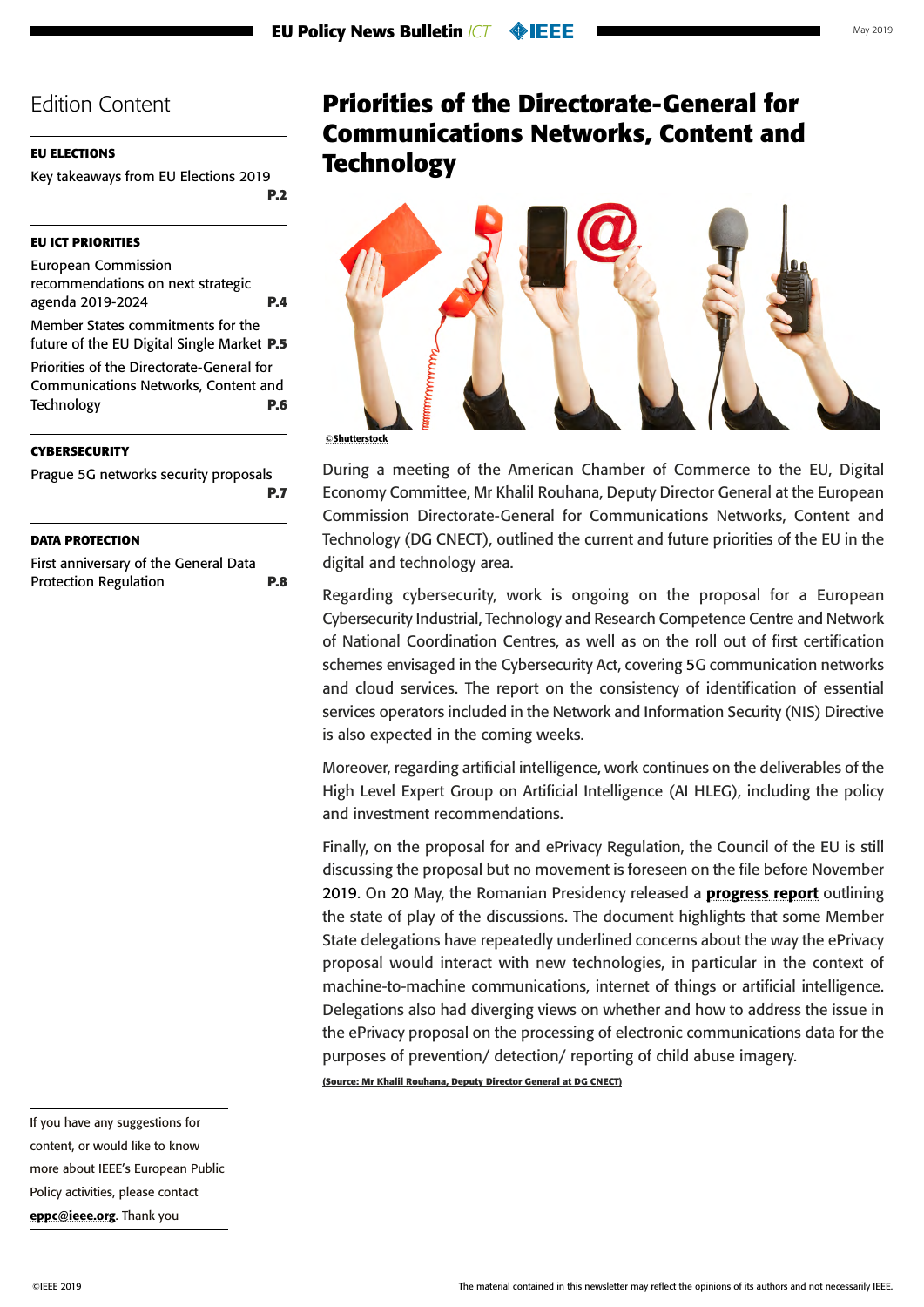### <span id="page-6-0"></span>**[EU ELECTIONS](#page-1-0)**

[Key takeaways from EU Elections 2019](#page-1-0) **[P.2](#page-1-0)**

### **[EU ICT PRIORITIES](#page-3-0)**

[European Commission](#page-3-0)  [recommendations on next strategic](#page-3-0)  [agenda 2019-2024](#page-3-0) **P.4** [Member States commitments for the](#page-4-0) 

[future of the EU Digital Single Market](#page-4-0) **P.5**

[Priorities of the Directorate-General for](#page-5-0)  [Communications Networks, Content and](#page-5-0)  [Technology](#page-5-0) **P.6**

#### **CYBERSECURITY**

Prague 5G networks security proposals **P.7**

#### **[DATA PROTECTION](#page-7-0)**

[First anniversary of the General Data](#page-7-0)  [Protection Regulation](#page-7-0) **P.8**

If you have any suggestions for content, or would like to know more about IEEE's European Public Policy activities, please contact [eppc@ieee.org](mailto:eppc%40ieee.org?subject=). Thank you

### **CYBERSECURITY**

# **Prague 5G networks security proposals**



©Shutterstock

Following the [Prague 5G security conference](https://www.mzv.cz/jnp/en/issues_and_press/press_releases/x2019_04_24_prague_5g_security_conference.html) that took place at the beginning of May 2019, the Czech Republic issued a set of **[proposals](https://www.mzv.cz/file/3481883/PRG_proposals_SP.pdf?utm_source=POLITICO.EU&utm_campaign=54668bc6ca-EMAIL_CAMPAIGN_2019_05_03_02_20&utm_medium=email&utm_term=0_10959edeb5-54668bc6ca-190351733)** on the cybersecurity of 5G communication networks. The non-binding Chair's statement was drafted to support further discussion on this topic and help EU countries in their efforts to streamline security checks and procedures, in line with the **European Commission's** [recommendations on 5G security](https://politico.us8.list-manage.com/track/click?u=e26c1a1c392386a968d02fdbc&id=ed0d7bcdb1&e=17fc391f2c) released in March 2019.

This document was initially meant to be a joint statement called the "Prague Principles" that more than 30 countries present at the summit, including the U.S., Canada, Japan, South Korea and Australia would endorse. However, despite the insistence from the U.S., hesitations, especially by France and Germany, led to the organisers abandoning the idea of a joint statement of participating countries.

Even if the statement does not go any further than the Commission's recommendations, and therefore does not suggest the ban of any company or country from the roll out of 5G networks, it does allude to Chinese security laws when addressing the need to assess the legal framework and the model of governance of third country suppliers. The proposals outlined in the text cover the following four areas:

Firstly, in terms of policy, the document says that the overall risk of influence on a supplier by a third country should be taken into account, notably in relation to its model of governance, the absence of cooperation agreements on security, or similar arrangements, such as adequacy decisions, as regards data protection.

Secondly, regarding technology aspects, risk assessments of supplier's products should take into account all relevant factors, including applicable legal environment and other aspects of a supplier's ecosystem.

Thirdly, regarding economic concerns, state-sponsored incentives, subsidies, or financing of 5G communication networks and service providers should respect principles of fairness, be commercially reasonable, and be conducted openly and transparently, based on open market competitive principles.

Finally, in terms of security, privacy, and resilience, the document specifies that the risk management framework should be implemented in a manner that respects data protection principles to ensure privacy of citizens using network equipment and services.

**(Source: Government of the Czech Republic)**